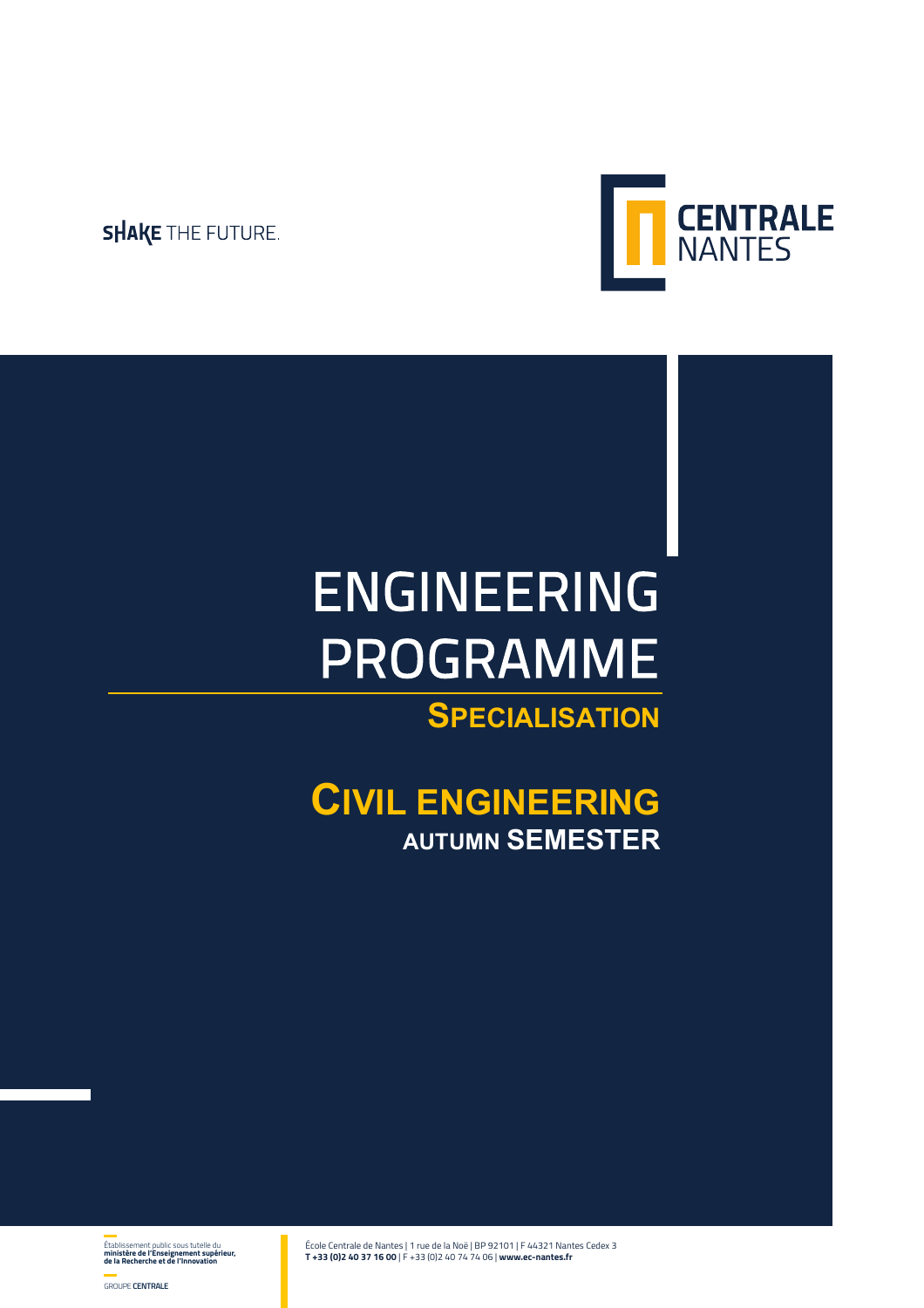### MECHANICS AND PHYSICS OF MATERIALS

CIVIL ENGINEERING, ENGINEERING PROGRAMME SPECIALISATION AUTUMN SEMESTER

*Professor: Syed Yasir ALAM*

#### **Objectives**

The diversity of disciplines in civil engineering today is accompanied by a move towards ever increasingly precise requirements and tool developments. The engineer in charge of monitoring projects needs to have a multidisciplinary background, to adopt a transversal approach to problem solving and to select the appropriate methods. To achieve these objectives, the engineer must work on two levels: fundamental physics and applied physics.

This course aims to introduce the essential elements of general physics relevant for addressing civil engineering problems. It provides a refresher on core knowledge and presents the fundamentals necessary to understand all the other courses of the Civil Engineering Specialisation.

#### **Course contents**

- Elements of thermodynamics.
- Mechanical behaviour of solids.
- Mechanics of porous media.
- Radiation and heat propagation.
- Acoustic waves.
- Wood material.

#### **Course material**

Traité de physique du bâtiment, Tome I, Connaissance de base, Centre Scientifique et Technique du Bâtiment, 1995.

#### **Keywords**

Mechanics, materials, environment, building.

#### **Links with other programmes**

All first semester courses of the Civil Engineering Specialisation.

| LANGUAGE,     | <b>ECTS CREDITS</b> | <b>LECTURES</b> | TUTORIALS' | LABO  | PROJECT |
|---------------|---------------------|-----------------|------------|-------|---------|
| <b>French</b> |                     | hrs<br>A        | 16 hrs     | 0 hrs | hrs     |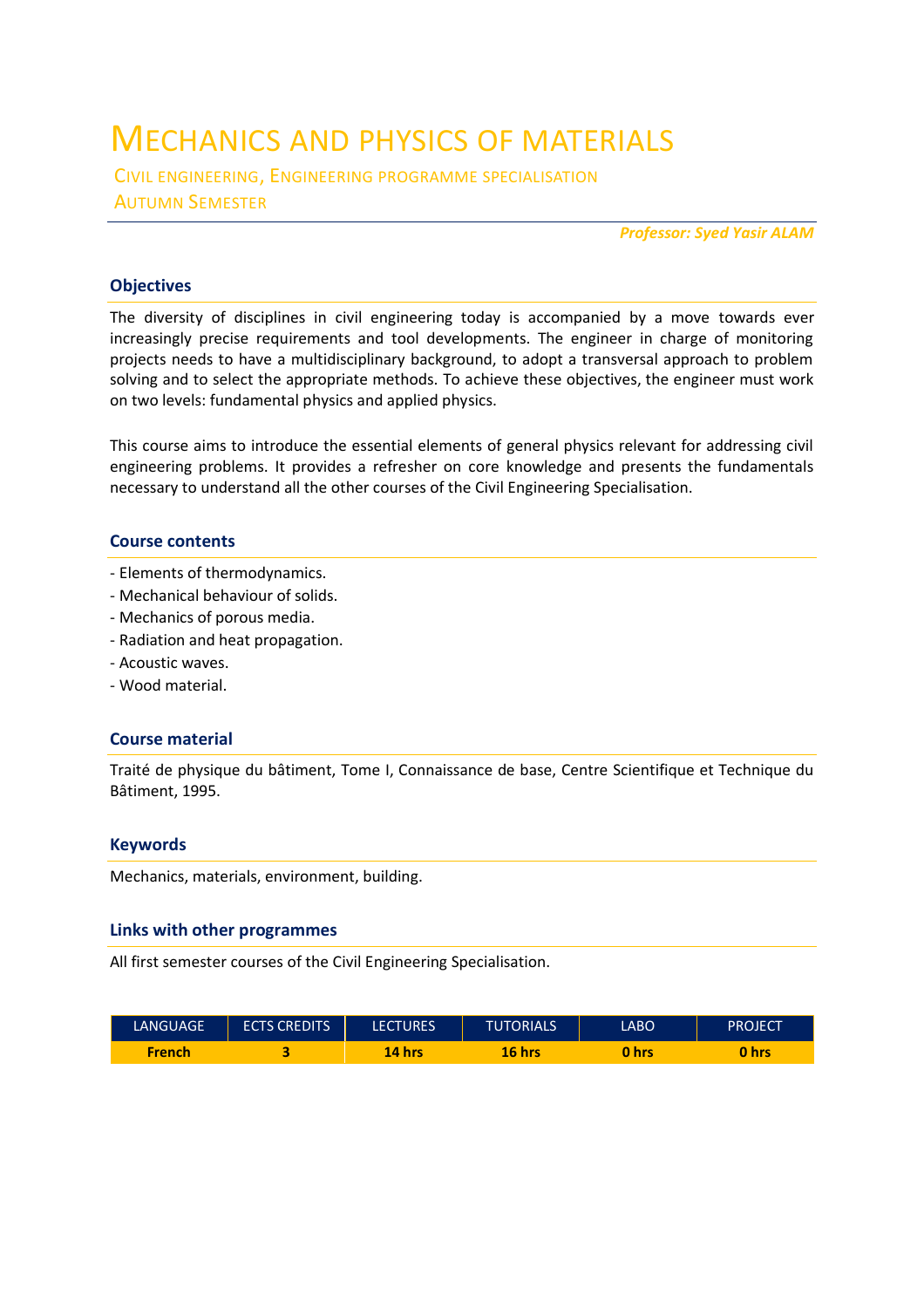### STRUCTURAL CALCULATIONS

CIVIL ENGINEERING, ENGINEERING PROGRAMME SPECIALISATION AUTUMN SEMESTER

*Professor: Emmanuel ROZIERE* 

#### **Objectives**

To master data and calculations in mechanics of materials, in order to understand the behaviour and design of engineering structures.

#### **Course contents**

- General elements: loads, mechanical connections, modelling assumptions, degree of static redundancy, Eurocodes

- Bending of beams
- Statically indeterminate structures: stress, displacement, continuous beams
- Force method
- Buckling

#### **Course material**

#### **Keywords**

Eurocodes, loads, mechanical connections, degree of static redundancy, bending, beams

#### **Links with other programmes**

Design of civil engineering structures (reinforced concrete, steel, foundations).

| LANGUAGE      | <b>ECTS CREDITS</b> | <b>LECTURES</b> | <b>TUTORIALS</b> | LABO  | <b>PROJECT</b> |
|---------------|---------------------|-----------------|------------------|-------|----------------|
| <b>French</b> |                     | 14 hrs          | $16$ hrs         | 0 hrs | 0 hrs          |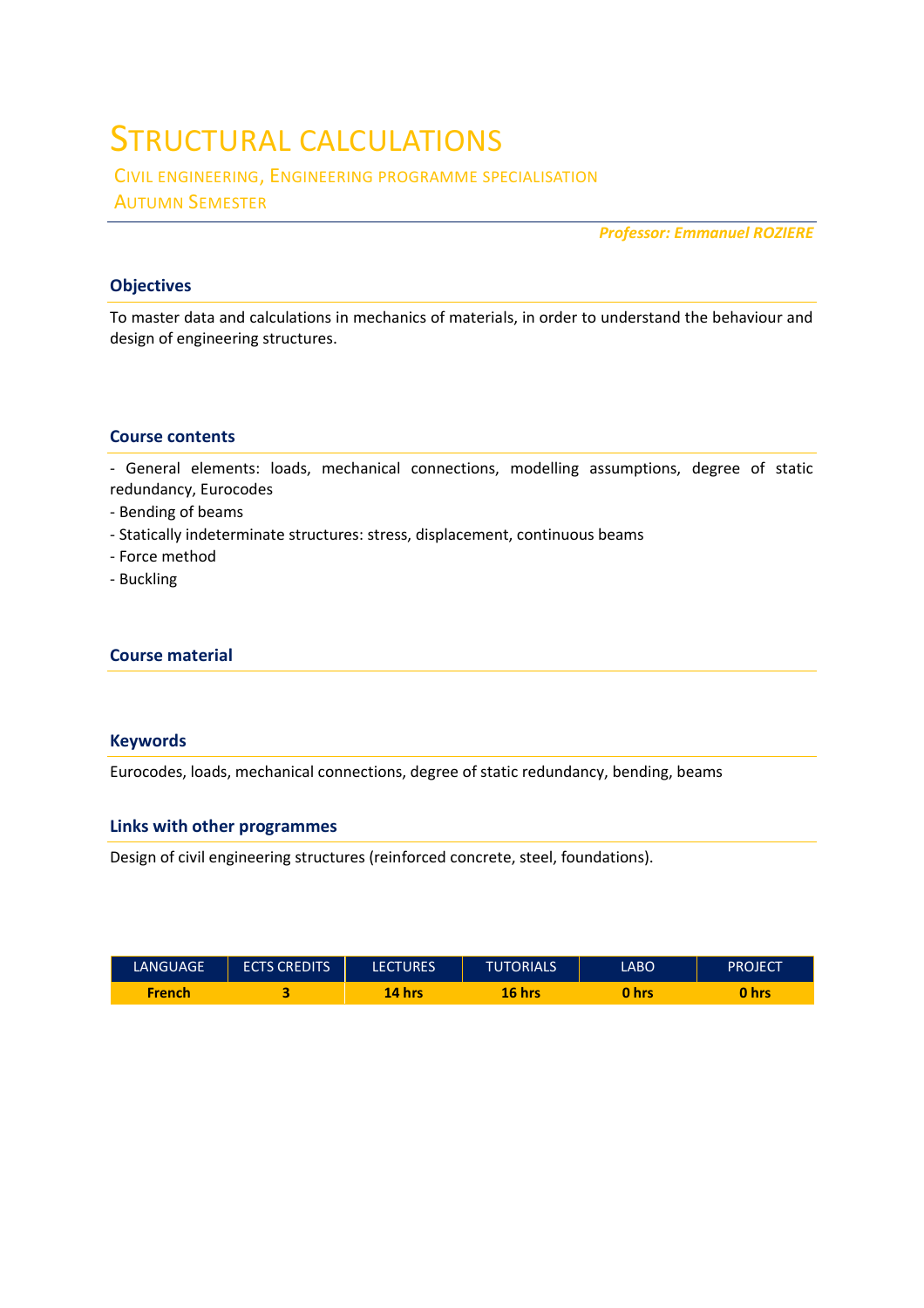### CONCRETE DESIGN AND DURABILITY

CIVIL ENGINEERING, ENGINEERING PROGRAMME SPECIALISATION AUTUMN SEMESTER

*Professor: Ahmed LOUKILI* 

#### **Objectives**

Concrete is by far the most commonly used construction material in the world. The purpose of this course is to give future designers basic data on the physical, chemical and mechanical properties of the materials used in making concrete and teach them the basic rules for proper formulation.

#### **Course contents**

- Cement manufacturing,
- cement hydration,
- concrete formulation,
- durability

#### **Course material**

A. Neville Propriétés des bétons, in French.

#### **Keywords**

cement, concrete, formulations, mechanical properties

#### **Links with other programmes**

The contents of this course are used throughout the specialisation.

| <b>LANGUAGE</b> | <b>ECTS CREDITS'</b> | <b>LECTURES</b> | <b>TUTORIALS</b> | LABO  | PROJECT |
|-----------------|----------------------|-----------------|------------------|-------|---------|
| <b>French</b>   |                      | 14 hrs          | 16 hrs           | 0 hrs | hrs     |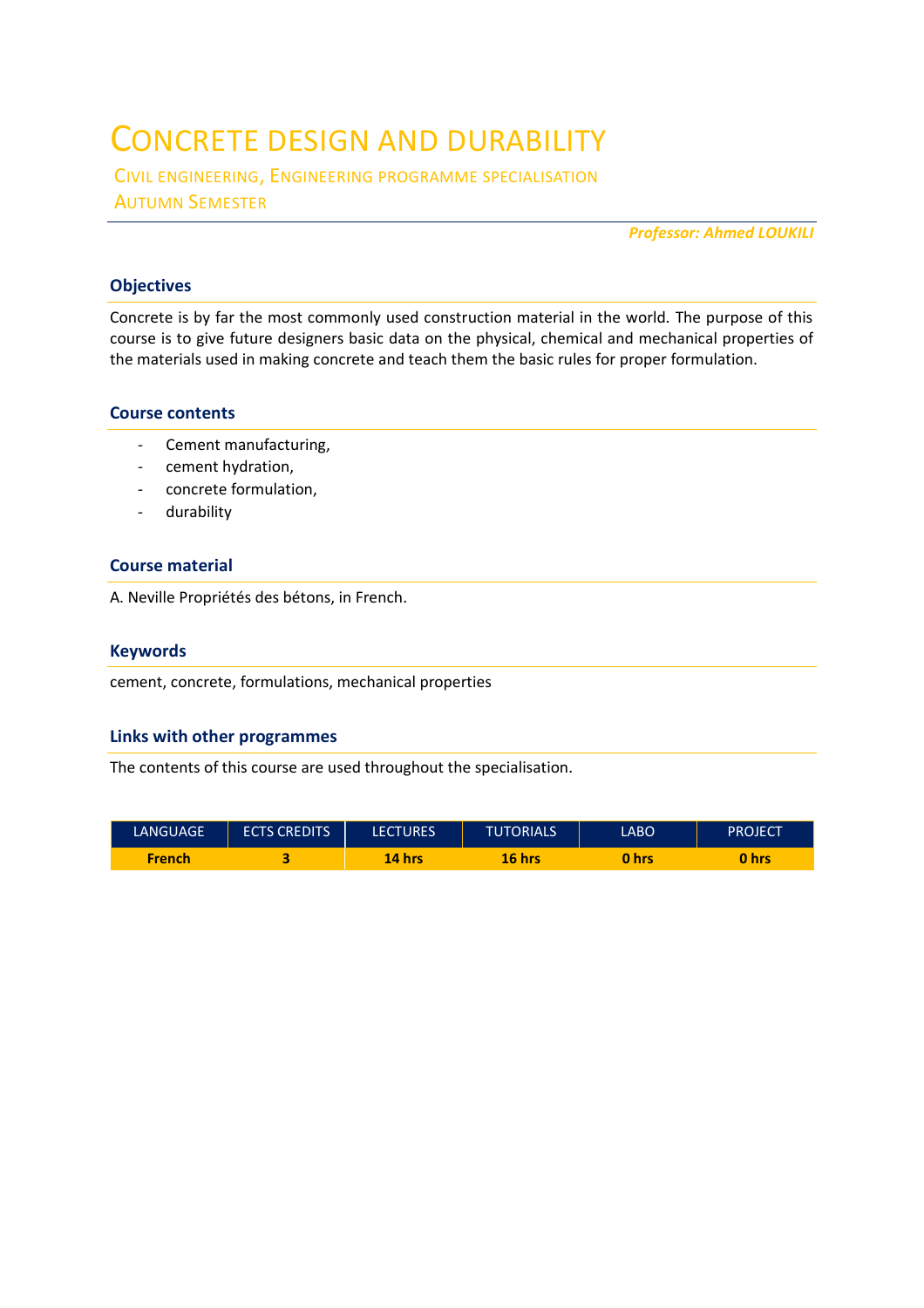# CASE STUDIES

CIVIL ENGINEERING, ENGINEERING PROGRAMME SPECIALISATION AUTUMN SEMESTER

*Professor: Benoît HILLOULIN* 

#### **Objectives**

Implement, analyse and interpret standard laboratory tests on concrete (hydraulic cement).

#### **Course contents**

Lab 1 - Cement and Mortar

- Lab 2 Characterisation of concrete composition
- Lab 3 Concrete composition
- Lab 4 Preparing and adjusting concrete composition
- Lab 5 Simple bending test on reinforced concrete beams

Lab 6 - Determination of the mechanical characteristics of concrete using destructive and nondestructive methods

#### **Course material**

#### **Keywords**

Concrete - cement - hydraulic binder - tests

#### **Links with other programmes**

Civil engineering materials

| <b>LANGUAGE</b> | <b>ECTS CREDITS</b> | <b>LECTURES</b> | <b>TUTORIALS</b> | <b>LABO</b> | <b>PROJECT</b> |
|-----------------|---------------------|-----------------|------------------|-------------|----------------|
| <b>French</b>   |                     | hrs             | hrs              | 32 hrs      | 0 hrs          |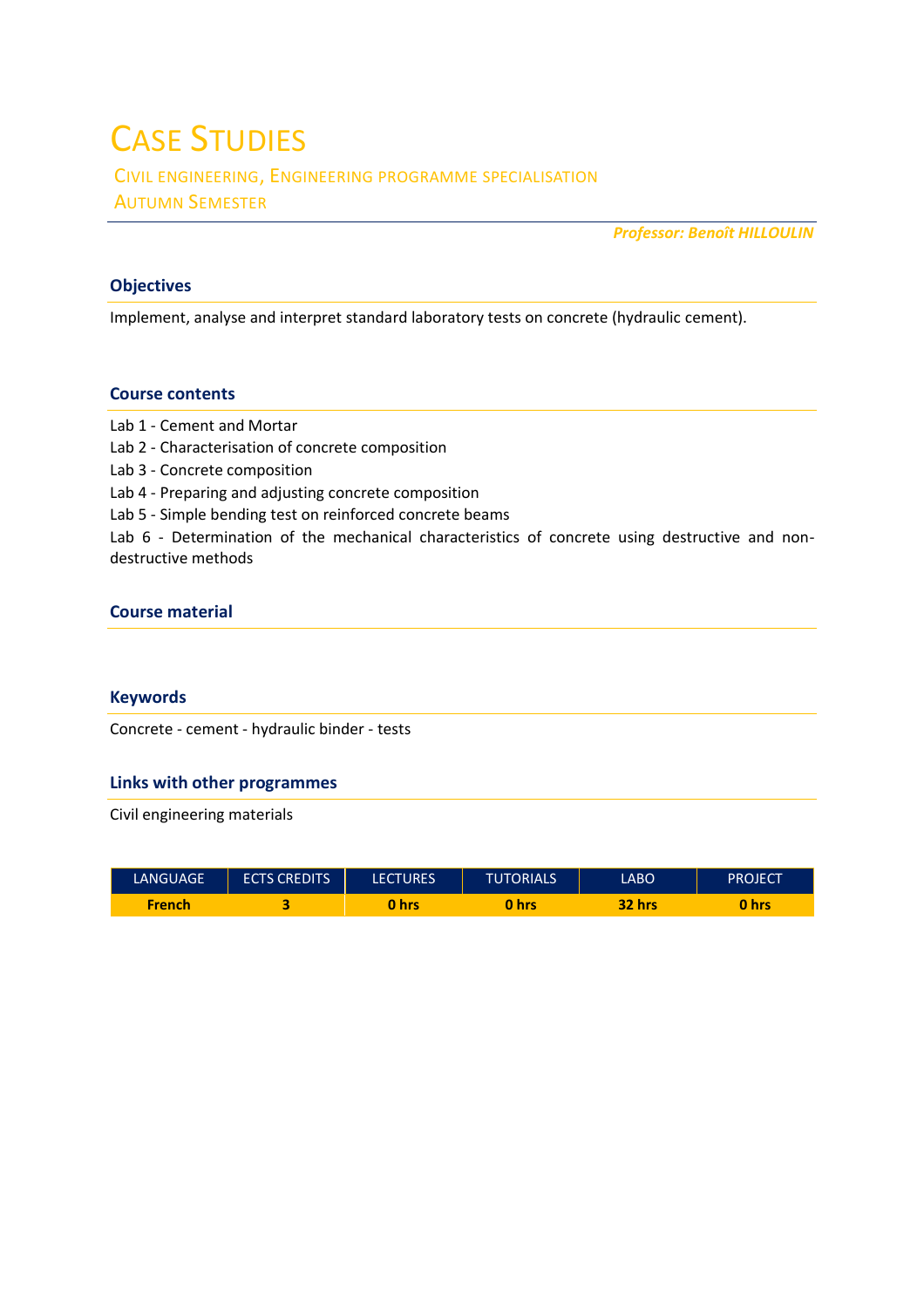### MODELLING IN CIVIL ENGINEERING

CIVIL ENGINEERING, ENGINEERING PROGRAMME SPECIALISATION AUTUMN SEMESTER

*Professor: Syed Yasir ALAM*

#### **Objectives**

Design methods for traditional civil engineering works are based on analytical developments. These techniques are discussed in other courses of the specialisation. For exceptional structures, design must take into account complex physical phenomena for which classical analytical methods are poorly suited. This course supplements the numerical techniques studied in the first year programme, and proposes an application to Civil Engineering works such as buildings, bridges, tunnels, retaining walls, embankments, dams, barriers, reinforced concrete structures, special foundations, etc.

#### **Course contents**

The course provides a review of different modelling techniques applied in Civil Engineering: Structural analysis using Robot Structural Analysis, Finite Element Analysis using Cast3M code and finally, Building Information Modelling (BIM) using Revit.

The course provides, on the one hand, in-depth theoretical knowkedge of different modelling strategies and, on the other, provides practical experience to apply these techniques to Civil Engineering Structures using numerical tools.

#### **Course material**

Different online sources to understand codes and programs are provided.

#### **Keywords**

Structural Analysis, Numerical Modelling, Finite Element Analysis, Building Information Modelling, Design of Structures

#### **Links with other programmes**

| <b>LANGUAGE</b> | <b>ECTS CREDITS</b> | <b>LECTURES</b> | <b>TUTORIALS</b> | LABO   | PROJECT |
|-----------------|---------------------|-----------------|------------------|--------|---------|
| French          |                     | hrs             | 0<br>hrs         | 28 hrs | hrs     |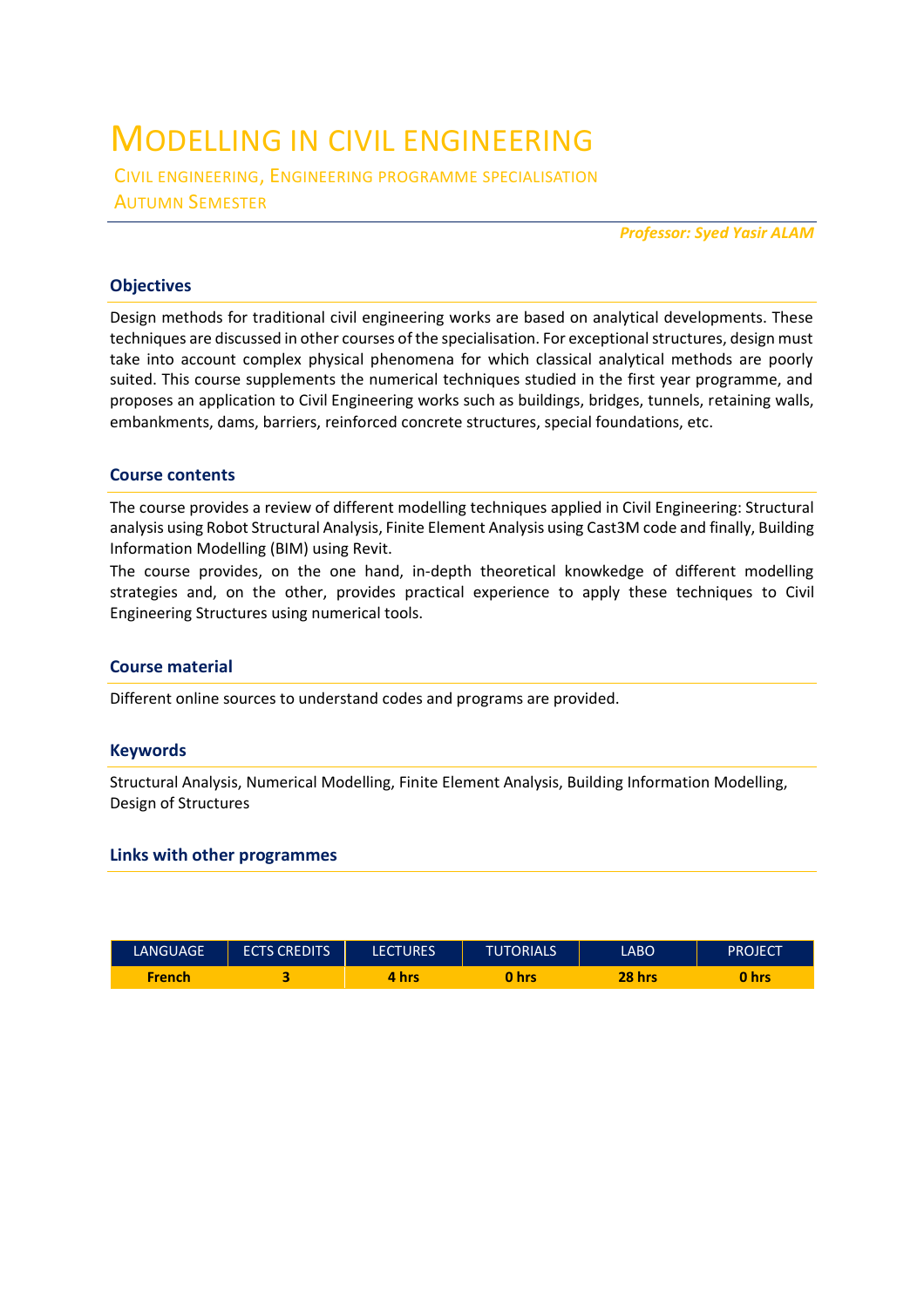### PROJECT<sub>1</sub> CIVIL ENGINEERING, ENGINEERING PROGRAMME SPECIALISATION AUTUMN SEMESTER

*Professor: Frederic GRONDIN* 

#### **Objectives**

To design a civil engineering work based on a real call for tender.

- To illustrate or present one particular aspect of the civil engineering field, in addition to courses, and make the most of lecture and visit opportunities.

- To present the information centres and organizations involved in construction and the environment. To prepare engineering students to join a company by discovering the principal stages in a building project (construction and civil engineering works), related terminologies, materials and techniques, launch and costing.

Students will also study in groups a set technological subject by reading reports, contacting companies and or suppliers. This work is the subject of a written report and oral presentation to all the students.

#### **Course contents**

In groups of 4 or 5, students role play a company responding to a call for tender. Students are required to propose solutions regarding the works design (architects drawing, integrating the work within its environment, technical solutions, etc.), calculate the work (from foundations to superstructure), draw up construction methods and quote the price for the work. The different projects are ultimately presented to a panel of judges made up of Ecole Centrale teachers and Bouygues Construction staff.

- Lectures: paraseismic engineering, foundation works, documentary techniques, projects, architecture,water

- Visits: construction sites, water treatment plant, quarries, sea and river works.

#### **Course material**

- Joint Technical Report, professional rules, Technical Evaluation Document

- Supplier documentation.

#### **Keywords**

#### **Links with other programmes**

All civil engineering specialisation courses.

| <b>LANGUAGE</b> | <b>ECTS CREDITS</b> | <b>LECTURES</b> | <b>TUTORIALS</b> | LABO  | PROJECT |
|-----------------|---------------------|-----------------|------------------|-------|---------|
| <b>French</b>   |                     | 0 hrs           | 0 hrs            | 0 hrs | 32 hrs  |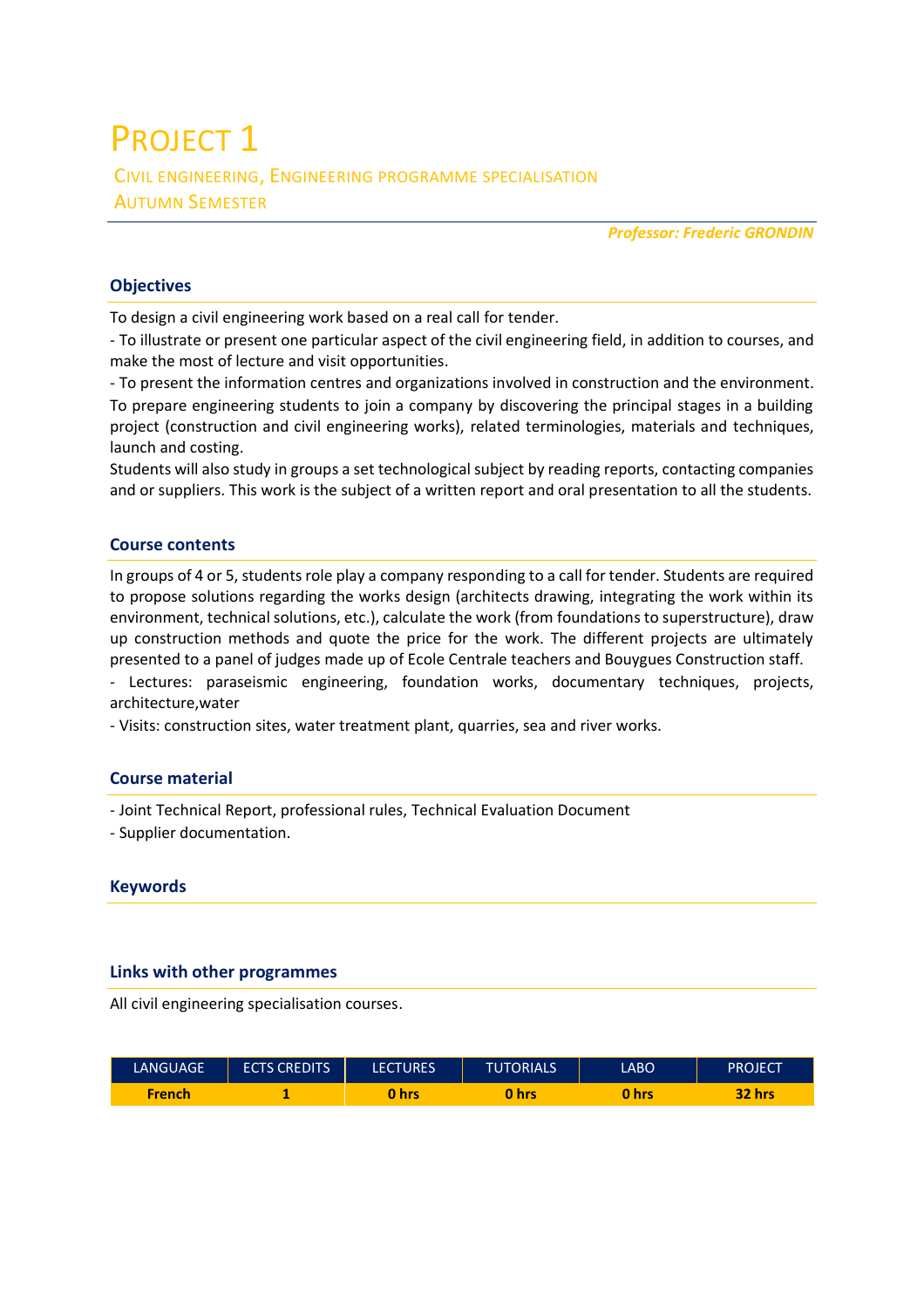### REINFORCED CONCRETE

CIVIL ENGINEERING, ENGINEERING PROGRAMME SPECIALISATION AUTUMN SEMESTER

*Professor: Ahmed LOUKILI* 

#### **Objectives**

Reinforced concrete structures: introduction to the calculation, verification and dimensioning of reinforced concrete elements (Eurocode2).

#### **Course contents**

- General information on the design of reinforced concrete structures.
- Works security concepts.
- Evaluation of the stresses, limit load and operation.
- Principle justifications of the ultimate limit state (ULS) and service (ELS).
- Calculation of elements in simple compression and bending.
- Justification of the steel-concrete adhesive bonding, anchorage and training.
- Construction provisions.

#### **Course material**

- Les bétons, base de données pour les formulations (Editions. Eyrolles)
- BAEL91 and Eurocode 2
- Béton Armé Guide de calcul (J. LAMIRAULT, H.RENAUD Editions Foucher)

#### **Keywords**

Reinforcing concrete, reinforced concrete, limit state, Eurocode

#### **Links with other programmes**

Civil engineering materials, structural calculations, structural design 1

| LANGUAGE.     | <b>ECTS CREDITS</b> | <b>LECTURES</b> | <b>TUTORIALS</b> | LABO  | <b>PROJECT</b> |
|---------------|---------------------|-----------------|------------------|-------|----------------|
| <b>French</b> |                     | <u>יזו 2?</u>   | 8 hrs            | 0 hrs | <b>hrs</b>     |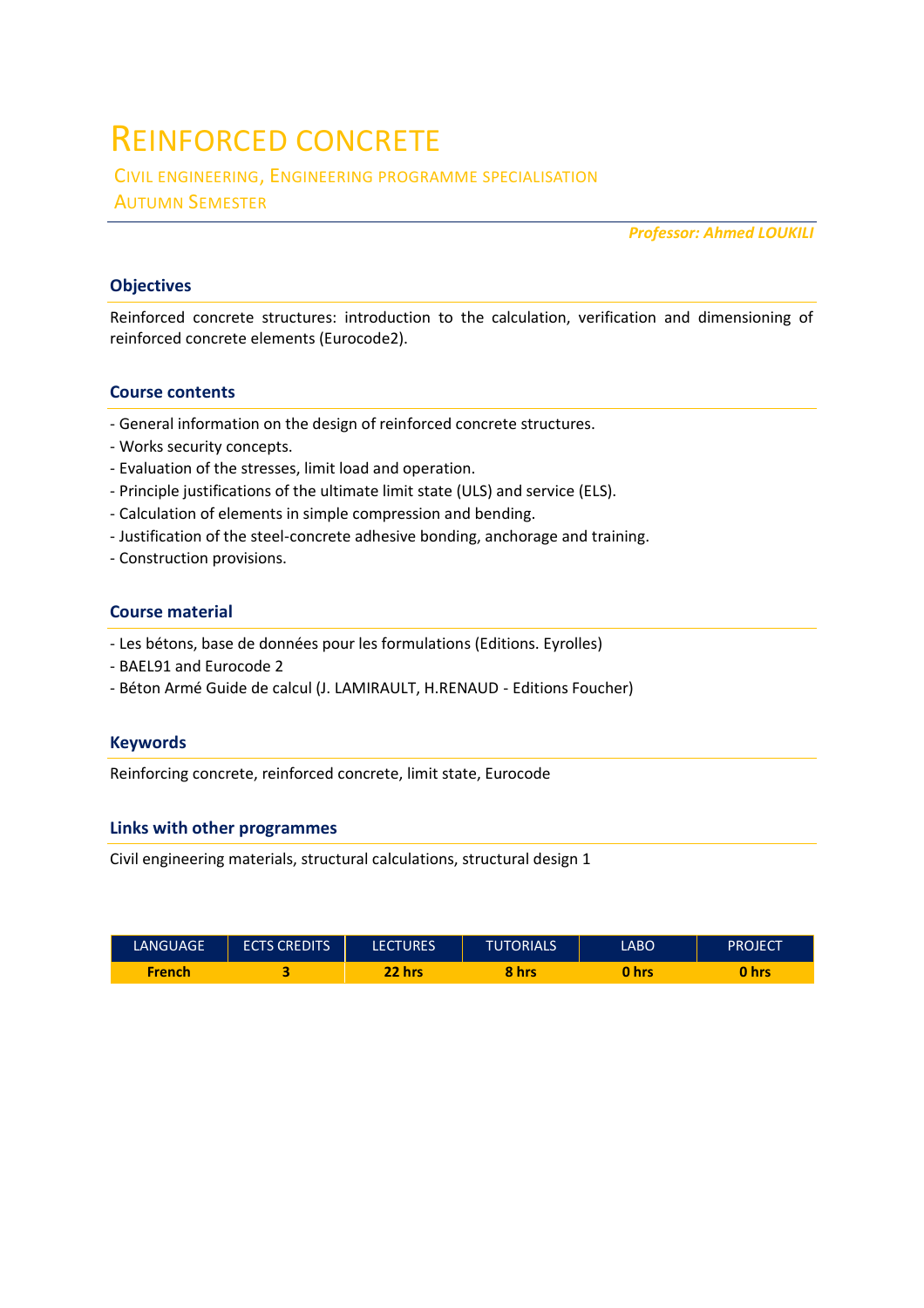## GEOTECHNICAL ENGINEERING

CIVIL ENGINEERING, ENGINEERING PROGRAMME SPECIALISATION AUTUMN SEMESTER

*Professor: Giulio SCIARRA* 

#### **Objectives**

To introduce the fundamental concepts of foundation engineering and design: supporting structures, shallow and deep foundations.

#### **Course contents**

Foundation settlement Plastic equilibrium Lateral earth pressure and retaining walls Shallow foundations Pile foundations Reinforced earth structures

#### **Course material**

#### **Keywords**

Lateral earth pressure, shallow foundations, deep foundations, settlement, bearing capacity

#### **Links with other programmes**

Case studies.

| <b>LANGUAGE</b> | <b>ECTS CREDITS</b> | <b>LECTURES</b>                          | <b>TUTORIALS</b> | LABO  | PROJECT |
|-----------------|---------------------|------------------------------------------|------------------|-------|---------|
| <b>French</b>   |                     | $\overline{\mathbf{r}^{\mathsf{p}}}$ hrs | 8<br><b>hrs</b>  | 0 hrs | hrs     |